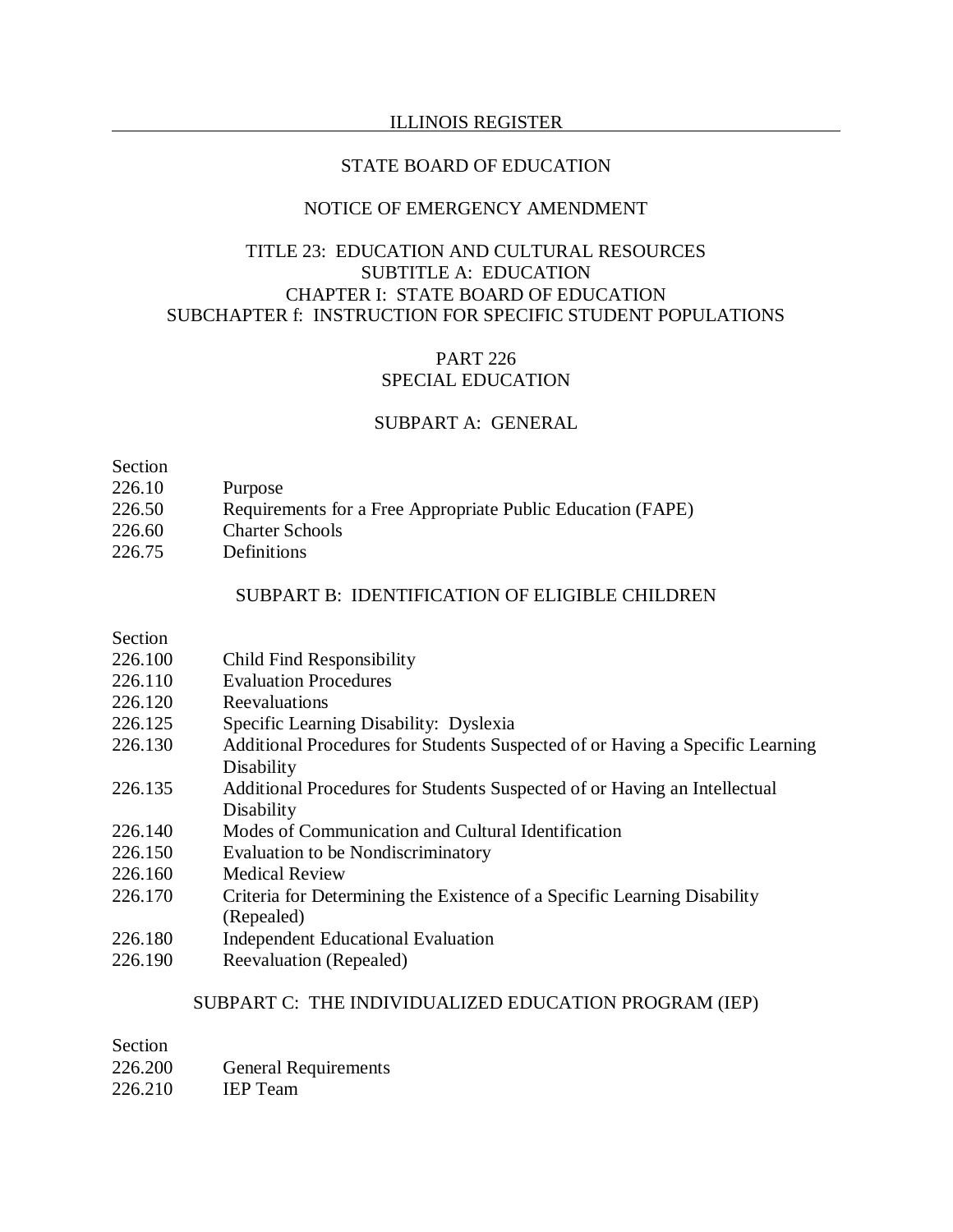## STATE BOARD OF EDUCATION

## NOTICE OF EMERGENCY AMENDMENT

- 226.220 Development, Review, and Revision of the IEP
- 226.230 Content of the IEP
- 226.240 Determination of Placement
- 226.250 Child Aged Three Through Five
- 226.260 Child Reaching Age Three

## SUBPART D: PLACEMENT

## Section

- 226.300 Continuum of Alternative Placement Options
- 226.310 Related Services
- 226.320 Service to Students Living in Residential Care Facilities
- 226.330 Placement by School District in State-Operated or Nonpublic Special Education **Facilities**

#### **EMERGENCY**

- 226.335 Nonpublic Special Education Placement of Public School Students During a Gubernatorial Disaster Proclamation
- 226.340 Nonpublic Placements by Parents Where FAPE is at Issue
- 226.350 Service to Parentally-Placed Private School Students
- 226.360 Placement by School Districts in Remote Educational Programs

## SUBPART E: DISCIPLINE

# Section

- 226.400 Disciplinary Actions
- 226.410 Manifestation Determination Review (Repealed)
- 226.420 Appeals (Repealed)
- 226.430 Protection for Children Not Yet Eligible for Special Education (Repealed)
- 226.440 Referral to and Action by Law Enforcement and Judicial Authorities (Repealed)

#### SUBPART F: PROCEDURAL SAFEGUARDS

#### Section

- 226.500 Language of Notifications
- 226.510 Notification of Parents' Rights
- 226.520 Notification of District's Proposal
- 226.530 Parents' Participation
- 226.540 Consent
- 226.550 Surrogate Parents
- 226.560 Mediation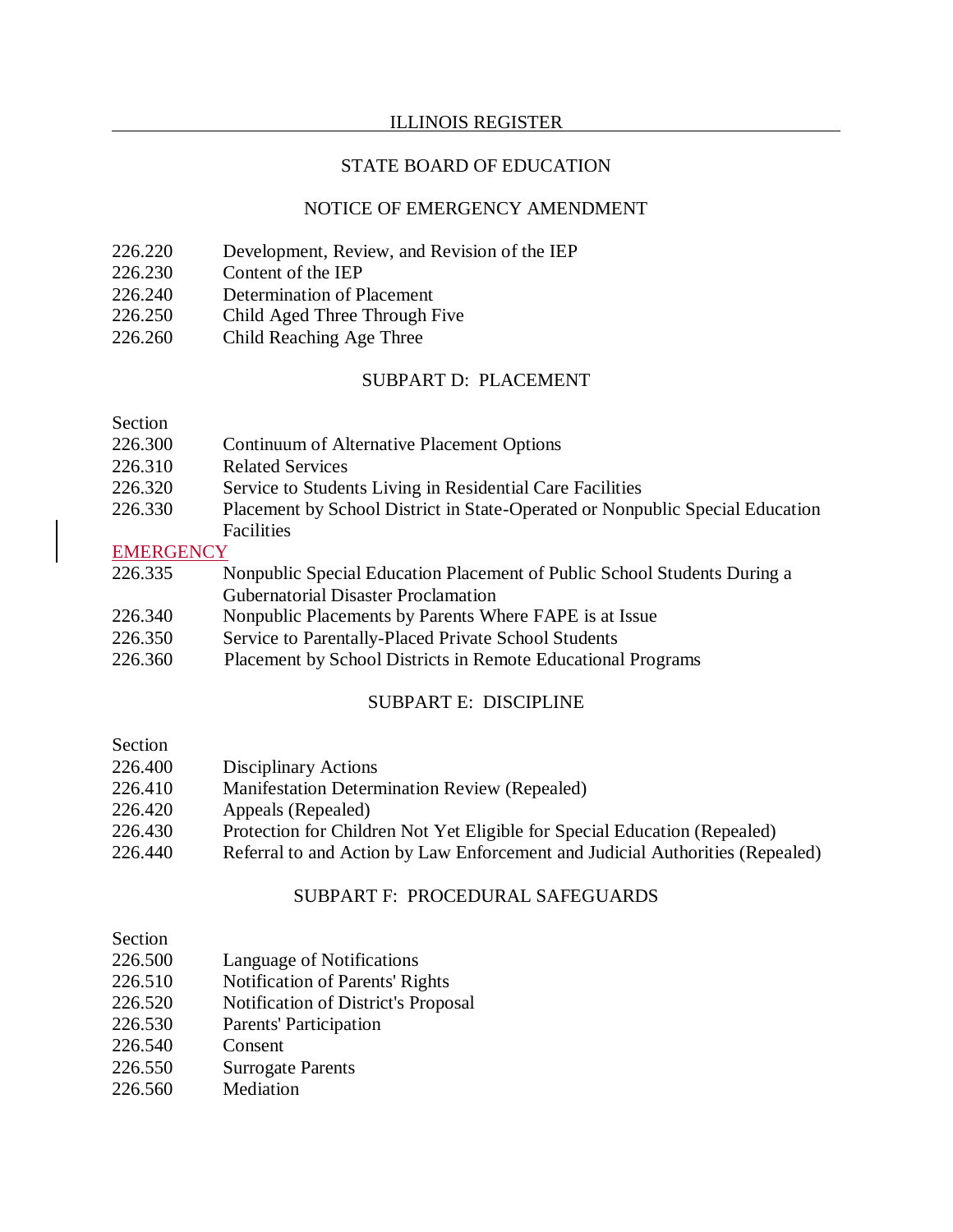## STATE BOARD OF EDUCATION

# NOTICE OF EMERGENCY AMENDMENT

## 226.570 State Complaint Procedures

## SUBPART G: DUE PROCESS

Section

| Section |                                                                                 |
|---------|---------------------------------------------------------------------------------|
| 226.600 | <b>Calculation of Timelines</b>                                                 |
| 226.605 | Request for Hearing; Basis (Repealed)                                           |
| 226.610 | Information to Parents Concerning Right to Hearing                              |
| 226.615 | Procedure for Request                                                           |
| 226.620 | Denial of Hearing Request (Repealed)                                            |
| 226.625 | Rights of the Parties Related to Hearings                                       |
| 226.630 | Qualifications, Training, and Service of Impartial Due Process Hearing Officers |
| 226.635 | Appointment, Recusal, and Substitution of Impartial Due Process Hearing         |
|         | <b>Officers</b>                                                                 |
| 226.640 | Scheduling the Hearing and Pre-Hearing Conference                               |
| 226.645 | Conducting the Pre-Hearing Conference                                           |
| 226.650 | Child's Status During Due Process Hearing (Repealed)                            |
| 226.655 | <b>Expedited Due Process Hearing</b>                                            |
| 226.660 | Powers and Duties of Hearing Officer                                            |
| 226.665 | Record of Proceedings                                                           |
| 226.670 | Decision of Hearing Officer; Clarification                                      |
| 226.675 | Monitoring and Enforcement of Decisions; Notice of Ineligibility for Funding    |
| 226.680 | Reporting of Decisions (Repealed)                                               |
| 226.690 | <b>Transfer of Parental Rights</b>                                              |

## SUBPART H: ADMINISTRATIVE REQUIREMENTS

| Section |  |
|---------|--|
|         |  |

- 226.700 General
- 226.710 Policies and Procedures
- 226.720 Facilities and Classes
- 226.730 Class Size for 2009-10 and Beyond
- 226.731 Class Size Provisions for 2007-08 and 2008-09 (Repealed)
- 226.735 Work Load for Special Educators
- 226.740 Records; Confidentiality
- 226.750 Additional Services
- 226.760 Evaluation of Special Education
- 226.770 Fiscal Provisions
- 226.780 Procedures for Withdrawal Hearings before the Regional Board of School Trustees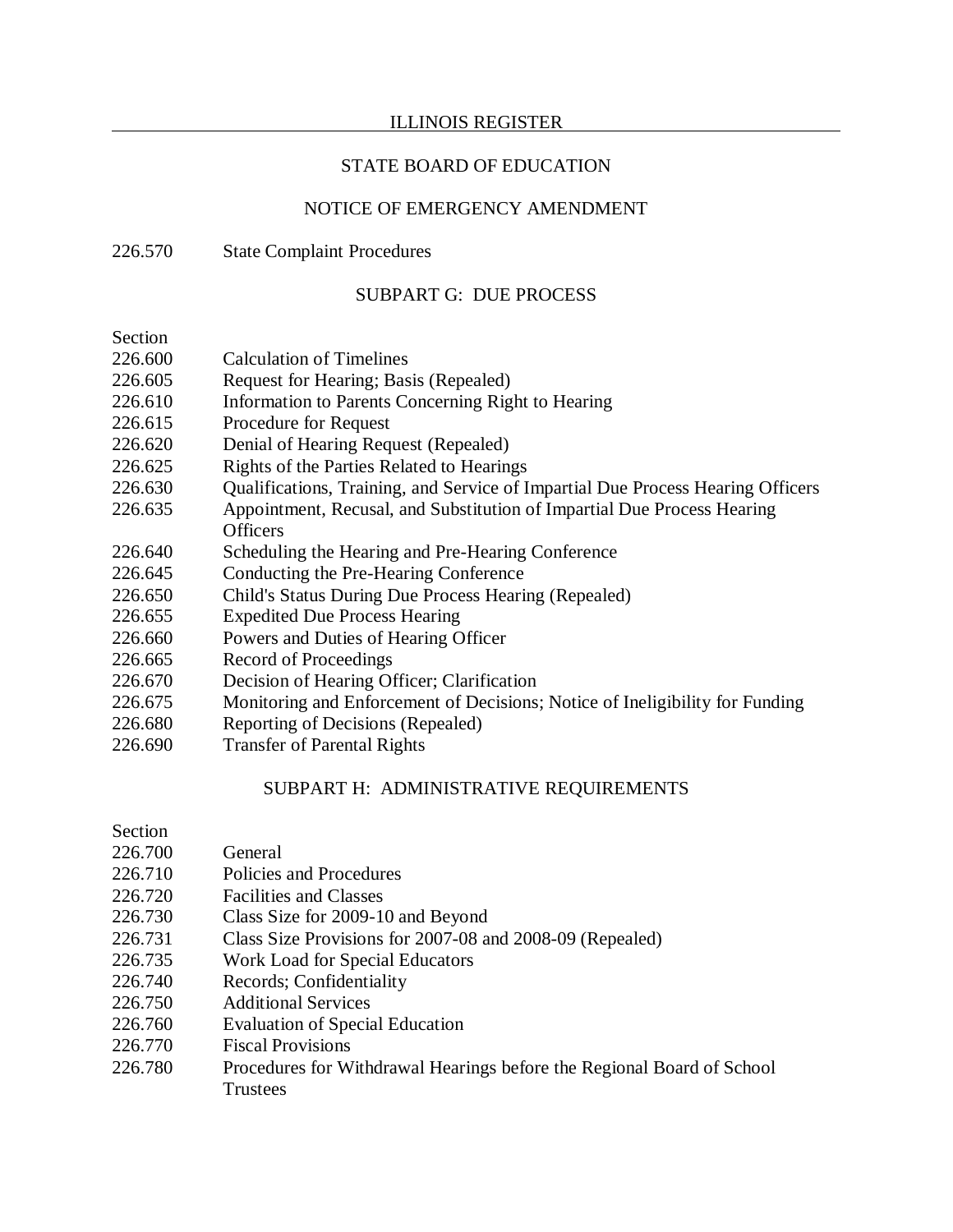### STATE BOARD OF EDUCATION

## NOTICE OF EMERGENCY AMENDMENT

#### SUBPART I: PERSONNEL

Section

- 226.800 Personnel Required to be Qualified
- 226.810 Early Childhood Special Education
- 226.820 Authorization for Assignment
- 226.830 List of Independent Evaluators
- 226.840 Qualifications of Evaluators
- 226.850 List of Qualified Workers
- 226.860 List of Other Employees Qualifying for Reimbursement

AUTHORITY: Implementing Article 14 and authorized by Section 2-3.6 of the School Code [105 ILCS 5].

SOURCE: Adopted August 12, 1976; rules repealed and new emergency rules adopted at 2 Ill. Reg. 37, p. 29, effective September 1, 1978, for a maximum of 150 days; rules repealed and new rules adopted at 3 Ill. Reg. 5, p. 932, effective February 1, 1979; emergency amendment at 4 Ill. Reg. 38, p. 328, effective September 15, 1980, for a maximum of 150 days; amended at 5 Ill. Reg. 8021, effective July 22, 1981; amended at 6 Ill. Reg. 558, effective December 23, 1981; emergency amendment at 7 Ill. Reg. 6511, effective May 6, 1983, for a maximum of 150 days; emergency amendment at 7 Ill. Reg. 8949, effective July 15, 1983, for a maximum of 150 days; codified at 8 Ill. Reg. 6669; amended at 8 Ill. Reg. 7617, effective May 17, 1984; emergency amendment at 10 Ill. Reg. 3292, effective January 27, 1986, for a maximum of 150 days; emergency expired June 24, 1986; amended at 10 Ill. Reg. 18743, effective October 22, 1986; amended at 10 Ill. Reg. 19411, effective October 31, 1986; amended at 13 Ill. Reg. 15388, effective September 14, 1989; emergency amendment at 14 Ill. Reg. 11364, effective June 26, 1990, for a maximum of 150 days; emergency expired November 23, 1990; amended at 15 Ill. Reg. 40, effective December 24, 1990; amended at 16 Ill. Reg. 12868, effective August 10, 1992; emergency amendment at 17 Ill. Reg. 13622, effective August 3, 1993, for a maximum of 150 days; emergency expired December 31, 1993; amended at 18 Ill. Reg. 1930, effective January 24, 1994; amended at 18 Ill. Reg. 4685, effective March 11, 1994; amended at 18 Ill. Reg. 16318, effective October 25, 1994; amended at 19 Ill. Reg. 7207, effective May 10, 1995; amended at 20 Ill. Reg. 10908, effective August 5, 1996; amended at 21 Ill. Reg. 7655, effective July 1, 1997; Part repealed, new Part adopted at 24 Ill. Reg. 13884, effective August 25, 2000; amended at 27 Ill. Reg. 8126, effective April 28, 2003; amended at 31 Ill. Reg. 9915, effective June 28, 2007; amended at 32 Ill. Reg. 4828, effective March 21, 2008; amended at 34 Ill. Reg. 17433, effective October 28, 2010; amended at 35 Ill. Reg. 8836, effective May 26, 2011; peremptory amendment, pursuant to PA 97-461, at 35 Ill. Reg. 14836, effective August 22, 2011; amended at 36 Ill. Reg. 12648, effective July 18, 2012; amended at 36 Ill. Reg. 12870, effective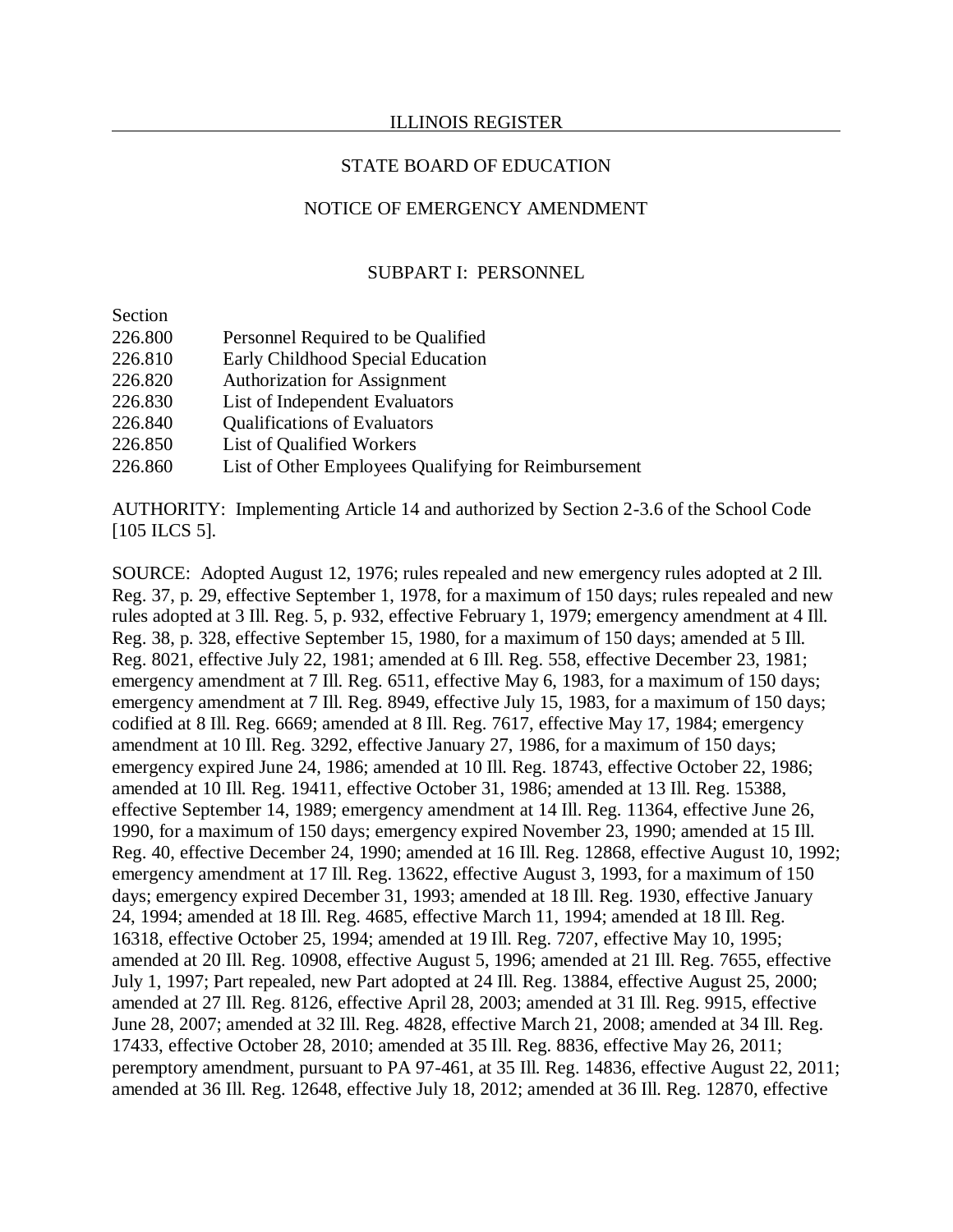### STATE BOARD OF EDUCATION

## NOTICE OF EMERGENCY AMENDMENT

July 24, 2012; amended at 37 Ill. Reg. 16788, effective October 2, 2013; amended at 40 Ill. Reg. 2220, effective January 13, 2016; emergency amendment at 44 Ill. Reg. 5917, effective March 25, 2020, for a maximum of 150 days; emergency amendment to emergency rule at 44 Ill. Reg. 6675, effective April 9, 2020, for the remainder of the 150 days; emergency rule effective March 25, 2020, as amended April 9, 2020, expired August 21, 2020; amended at 44 Ill. Reg. 14792, effective August 27, 2020; amended at 45 Ill. Reg. 1671, effective January 22, 2021; amended at 45 Ill. Reg. 3377, effective March 2, 2021; emergency amendment at 45 Ill. Reg. 11355, effective August 26, 2021, for a maximum of 150 days; emergency expired January 22, 2022; emergency amendment at 46 Ill. Reg. \_\_\_\_\_, effective \_\_\_\_\_\_\_\_, for a maximum of 150 days.

## SUBPART D: PLACEMENT

### **Section 226.330 Placement by School District in State-Operated or Nonpublic Special Education Facilities EMERGENCY**

When an IEP Team determines that no less restrictive setting on the continuum of alternative placements will meet a child's needs, the child may be placed in a State-operated or nonpublic special education facility. In such a case, use of a State-operated program should be given first consideration. However, the district shall refer the child to the agency or facility which is most appropriate to the individual situation. This determination shall be based upon recent diagnostic assessments and other pertinent evidence and made in light of such other factors as proximity to the child's home. Evidence of a condition that presents a danger to the physical well-being of the student or to other students may be taken into consideration in identifying the appropriate placement for a particular child.

- a) When it appears that a child will require a placement pursuant to this Section, the IEP Team shall invite representatives of potential service providers to assist in identifying or verifying the appropriate placement for that child. If one or more needed representatives cannot attend, the district shall use other methods to ensure their participation.
- b) The local school district is responsible for ensuring implementation of the child's IEP and convening any needed IEP meetings, including the annual review. If the district allows a State-operated or nonpublic school to initiate and conduct the IEP meeting, the district must ensure that the parent and a representative of the district are invited to participate in any decision about the child's IEP and agree to any proposed changes in the program before the changes are implemented. The district remains responsible for the development and implementation of the child's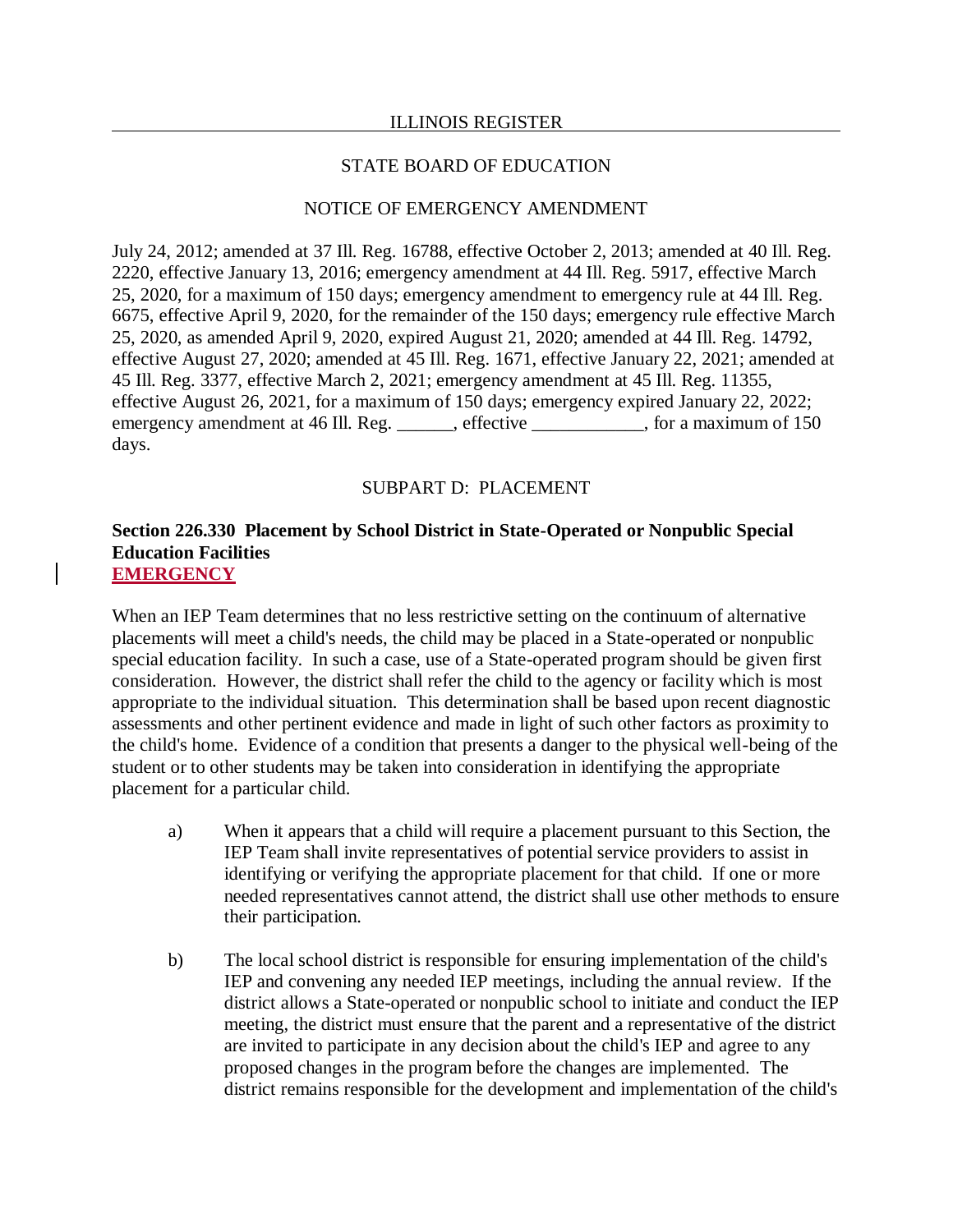## STATE BOARD OF EDUCATION

## NOTICE OF EMERGENCY AMENDMENT

IEP and for compliance with the requirements of this Part.

- c) Except for emergency placements made pursuant to subsection  $(g)$  or (i), no  $\overline{A}$ school district shall place any child in a nonpublic special education program, nor shall any such program accept placement of any child with a disability under Section 14-7.02 of the School Code [105 ILCS 5/14-7.02], unless all the following conditions have been met.
	- 1) The program has been approved by the State Board of Education pursuant to the criteria set forth in 23 Ill. Adm. Code 401 (Special Education Facilities Under Section 14-7.02 of the School Code) for the school year for which placement is sought.
	- 2) The allowable costs for the program have been established pursuant to Section 14-7.02 of the School Code.
	- 3) The district has made the certification of inability to meet the student's needs to the State Superintendent of Education, if required pursuant to Section 14-7.02 of the School Code, and the State Superintendent has found the district in substantial compliance with Section 14-4.01 of the School Code [105 ILCS 5/14-4.01].
	- 4) The program has been approved by the State Board of Education for all of the disability categories applicable to the student and requiring services pursuant to the IEP.
	- 5) The program has been approved by the State Board of Education for the age range that includes the age of the student.
	- 6) The district has determined that all educational programming and related services specified on the child's IEP will be provided to the student. The use of a facility or program pursuant to 23 Ill. Adm. Code 401 does not relieve the local school district of the responsibility for ensuring that the student will receive all programming and related services required by the IEP, whether from one source or from multiple sources.
	- 7) The school district and the facility have entered into the contractual agreement required by subsection (d) of this Section.
	- 8) The child will receive an education that meets the standards applicable to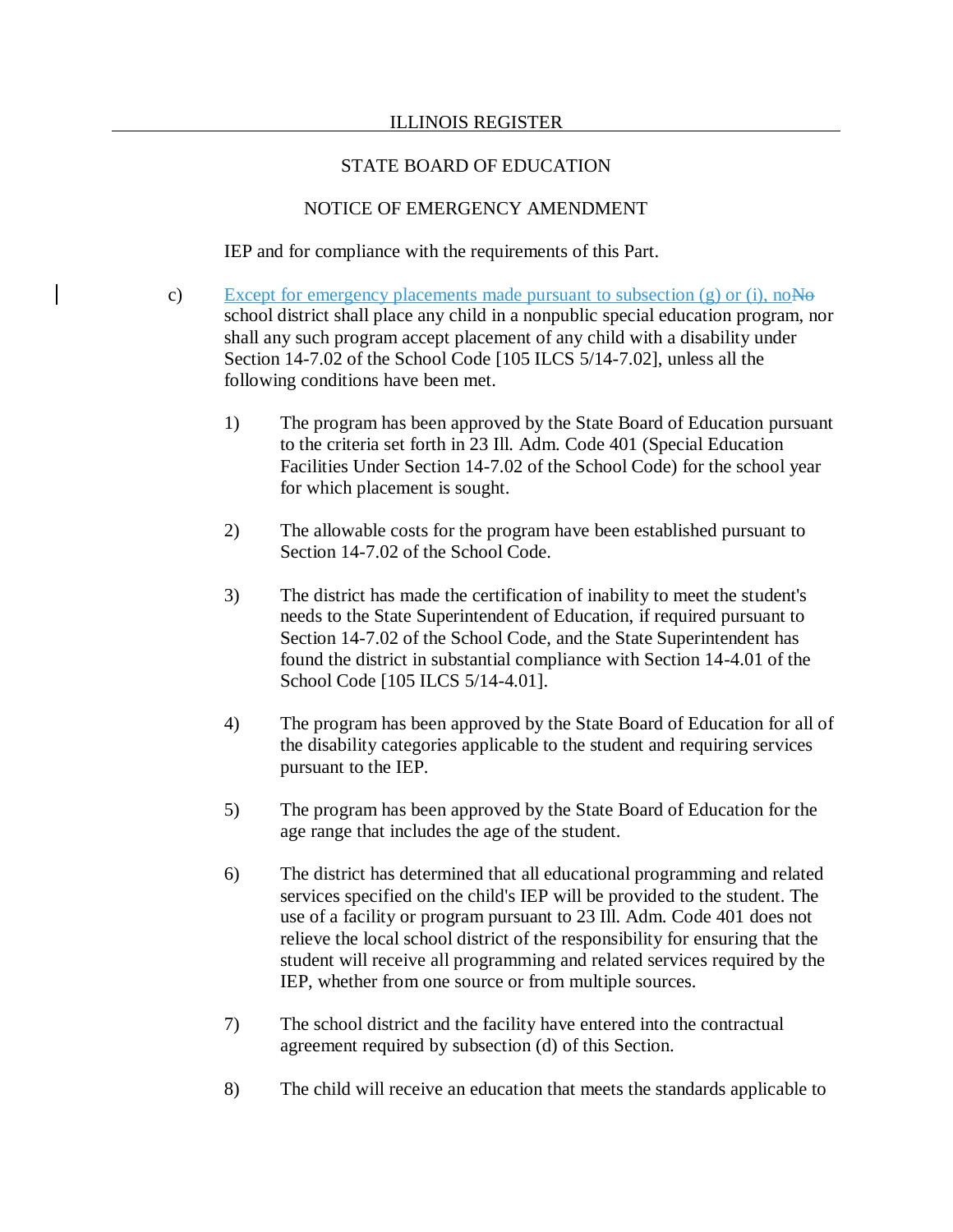## STATE BOARD OF EDUCATION

# NOTICE OF EMERGENCY AMENDMENT

education provided by the school district.

- d) If a nonpublic school placement is chosen, the district and the facility shall enter into an agreement utilizing a format provided by the State Board of Education. The agreement shall provide for, but need not be limited to:
	- 1) The child's IEP, as developed by the local school district;
	- 2) The amount of tuition that will be charged;
	- 3) Assurance that the special education staff of the placing school district may inspect the private facility and confer with the staff at reasonable times; and
	- 4) Assurances that the placement will result in no cost to parents.
- e) When a nonpublic facility is used, the school district shall be responsible for the payment of tuition and the provision of transportation as provided by Section 14- 7.02 of the School Code. (See also Section 226.750(b) of this Part.)
- f) Each local school district shall be responsible for monitoring the performance of each State-operated or nonpublic facility where it has placed one or more eligible students, to ensure that the implementation of each IEP conforms to the applicable requirements of this Part.
- g) A school district may place a student in a nonpublic special education facility ("facility") providing educational services, but not approved by the State Board of Education pursuant to 23 Ill. Adm. Code 401 or other applicable laws or administrative rules, provided that the State Board of Education provides an emergency and student-specific approval for placement. The State Board of Education shall promptly, within 10 days of the request, approve requests for emergency and student-specific approval for placement when the following have been demonstrated to the State Board of Education:
	- 1) The facility demonstrates appropriate certification of teachers for the student population;
	- 2) The facility demonstrates age-appropriate curriculum;
	- 3) The facility provides enrollment and attendance data;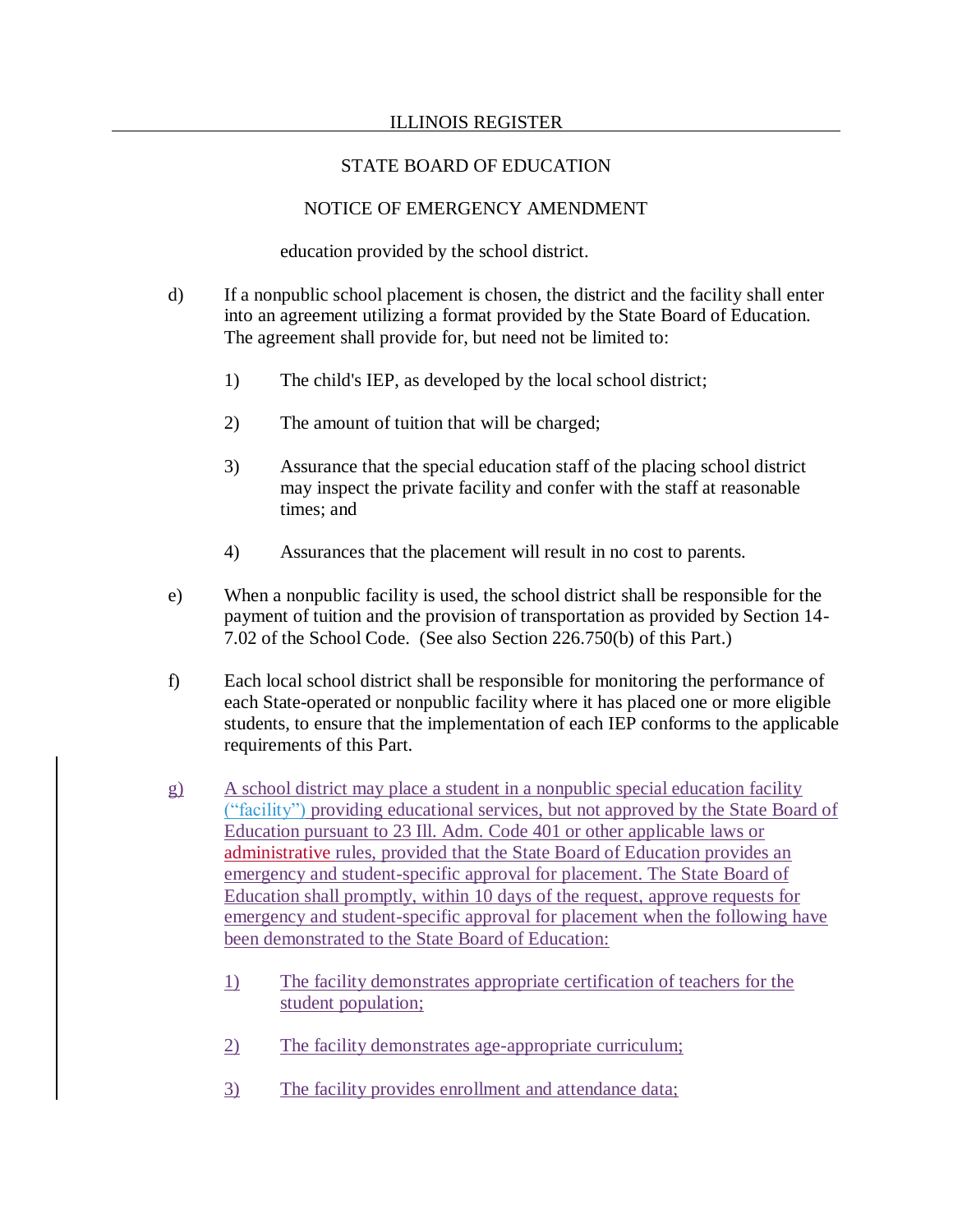# STATE BOARD OF EDUCATION

# NOTICE OF EMERGENCY AMENDMENT

- 4) The facility demonstrates the ability to implement the child's IEP; and
- 5) The school district demonstrates that it made good faith efforts to place the student in an approved facility, but no approved facility has accepted the student or has availability for immediate placement of the student.
- h) Resident district financial responsibility and reimbursement under Section 14- 7.02 of the School Code [105 ILCS 5/14-7.02] applies for both nonpublic special education facilities that are approved by the State Board of Education pursuant to 23 Ill. Adm. Code 401 or other applicable laws or administrative rules and nonpublic special education facilities that receive emergency and student-specific approval for placement by the State Board of Education pursuant to subsection  $(g)$ .
- i) When an impartial due process hearing officer contracted by the State Board of Education orders placement of a student with a disability in a residential facility that is not approved by the State Board of Education, for purposes of subsection (g), the facility shall be deemed approved for placement and resident district payments and State reimbursements shall be made accordingly.
- j) Placement in a facility approved pursuant to subsection (g) or (i) may continue to be utilized so long as:
	- 1) The student's IEP team determines annually such placement continues to be appropriate to meet the student's needs, and
	- 2) At least every 3 years following the student's placement, the IEP team reviews appropriate ISBE-approved facilities under 23 Ill. Adm. Code 401 to determine whether there are any approved facilities that can meet the student's needs, has accepted the student, and has availability for placement of the student.

(Source: Emergency amendment at 46 Ill. Reg. \_\_\_\_\_\_, effective \_\_\_\_\_\_\_\_\_\_\_\_, for a maximum of 150 days)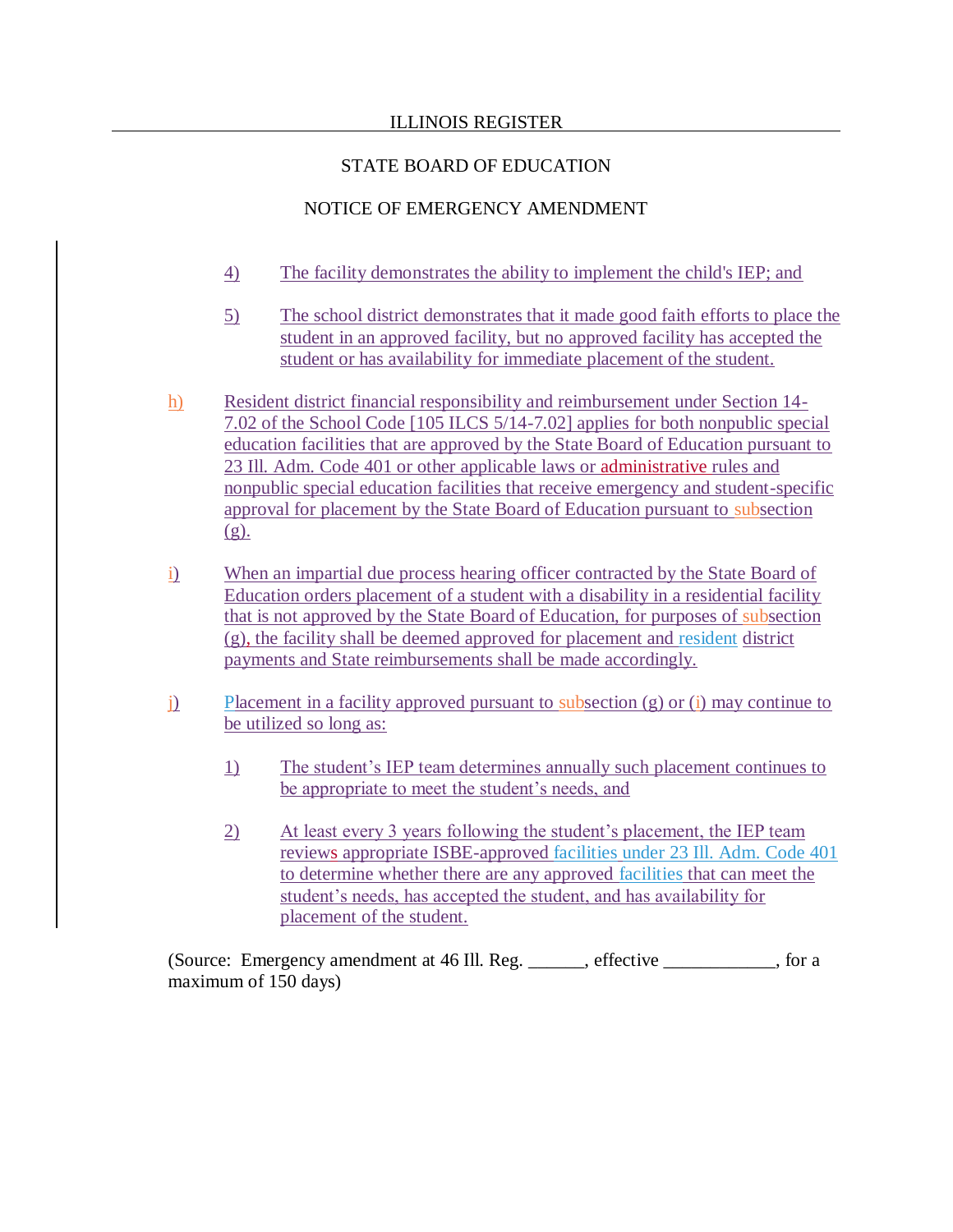#### STATE BOARD OF EDUCATION

## NOTICE OF EMERGENCY AMENDMENTS

# TITLE 23: EDUCATION AND CULTURAL RESOURCES SUBTITLE A: EDUCATION CHAPTER I: STATE BOARD OF EDUCATION SUBCHAPTER l: NONPUBLIC ELEMENTARY AND SECONDARY SCHOOLS

## PART 401 SPECIAL EDUCATION FACILITIES UNDER SECTION 14-7.02 OF THE SCHOOL CODE

#### SUBPART A: APPROVAL OF PROGRAMS

Section

401.2 Regulatory Intent

401.5 Definitions

**EMERGENCY** 

401.10 Application for Eligibility

**EMERGENCY** 

401.20 Notification Requirements

401.30 Changes in Approval Status

### SUBPART B: PLACEMENT AND EDUCATION OF STUDENTS

### Section

401.110 Use by Public School Districts

**EMERGENCY** 

- 401.120 Placement Procedures
- 401.130 Operating Schedule
- 401.140 Provision of Educational Program
- 401.145 Administration of State Assessment
- 401.150 Classroom Records

#### SUBPART C: OPERATIONAL REQUIREMENTS

## Section

| <b>General Requirements</b> |
|-----------------------------|
|                             |

- 401.220 Health and Safety Requirements
- 401.230 Student Progress Reports and Reviews
- 401.240 Staffing Requirements
- 401.250 Staff Training
- 401.260 Staff Records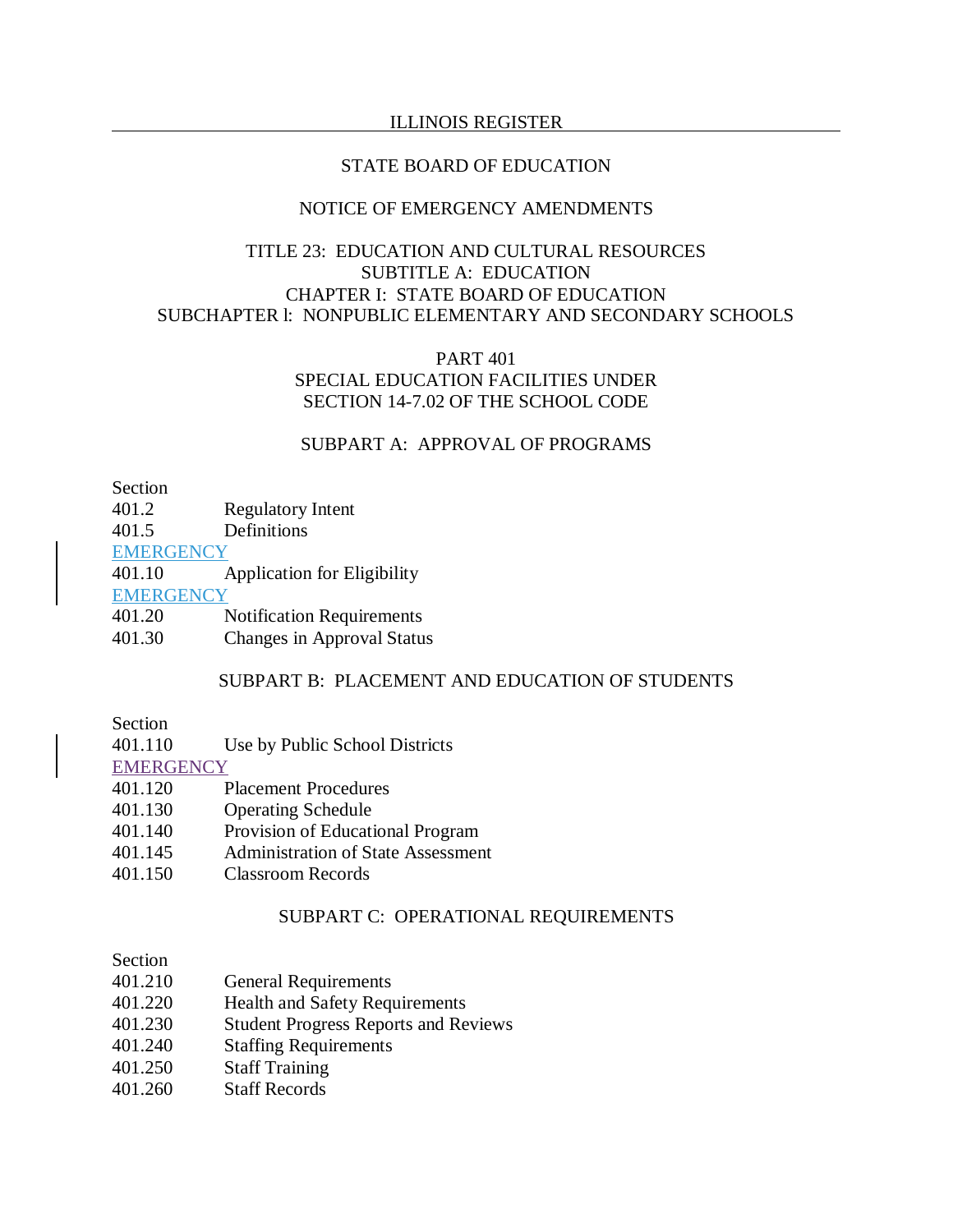### STATE BOARD OF EDUCATION

## NOTICE OF EMERGENCY AMENDMENTS

| 401.270 | <b>Student Records</b>   |
|---------|--------------------------|
| 401.280 | <b>Fiscal Provisions</b> |

AUTHORITY: Implementing and authorized by Sections 14-7.02 and 14-8.01 of the School Code [105 ILCS 5/14-7.02 and 14-8.01].

SOURCE: Adopted July 25, 1973; emergency amendment at 4 Ill. Reg. 39, p. 323, effective September 15, 1980, for a maximum of 150 days; amended at 5 Ill. Reg. 4576, effective April 9, 1981; codified at 7 Ill. Reg. 14966; Part repealed, new Part adopted at 19 Ill. Reg. 7185, effective May 10, 1995; amended at 30 Ill. Reg. 8818, effective April 25, 2006; amended at 31 Ill. Reg. 14050, effective September 24, 2007; emergency amendment at 32 Ill. Reg. 4843, effective March 21, 2008, for a maximum of 150 days; emergency amendment suspended at 32 Ill. Reg. 9764, effective June 17, 2008; suspension withdrawn at 32 Ill. Reg. 13093, effective July 16, 2008; emergency amendments repealed by emergency rulemaking at 32 Ill. Reg. 13079, effective July 16, 2008, for the remainder of the 150 days; amended at 33 Ill. Reg. 15285, effective October 20, 2009; amended at 39 Ill. Reg. 14758, effective October 22, 2015; amended at 42 Ill. Reg. 6471, effective March 21, 2018; emergency amendment at 45 Ill. Reg. 3691, effective March 3, 2021, for a maximum of 150 days; emergency expired July 30, 2021; emergency amendment at 45 Ill. Reg. 11407, effective August 26, 2021, for a maximum of 150 days; amended at 45 Ill. Reg. 14968, effective November 10, 2021; emergency expired January 22, 2022; emergency amendment at 46 Ill. Reg. \_\_\_\_\_\_, effective \_\_\_\_\_\_\_\_\_\_\_\_, for a maximum of 150 days.

## SUBPART A: APPROVAL OF PROGRAMS

#### **Section 401.5 Definitions EMERGENCY**

"Business Day" means Monday through Friday, except federal and State holidays.

"Combination Program" is one that includes both educational and residential services.

"Educational Program" is one that consists of special education and related services intended to meet the specific needs of the unique populations served.

"Facility" is the physical premises where a provider offers services.

"IEP Team" has the meaning ascribed in 34 CFR 300.23.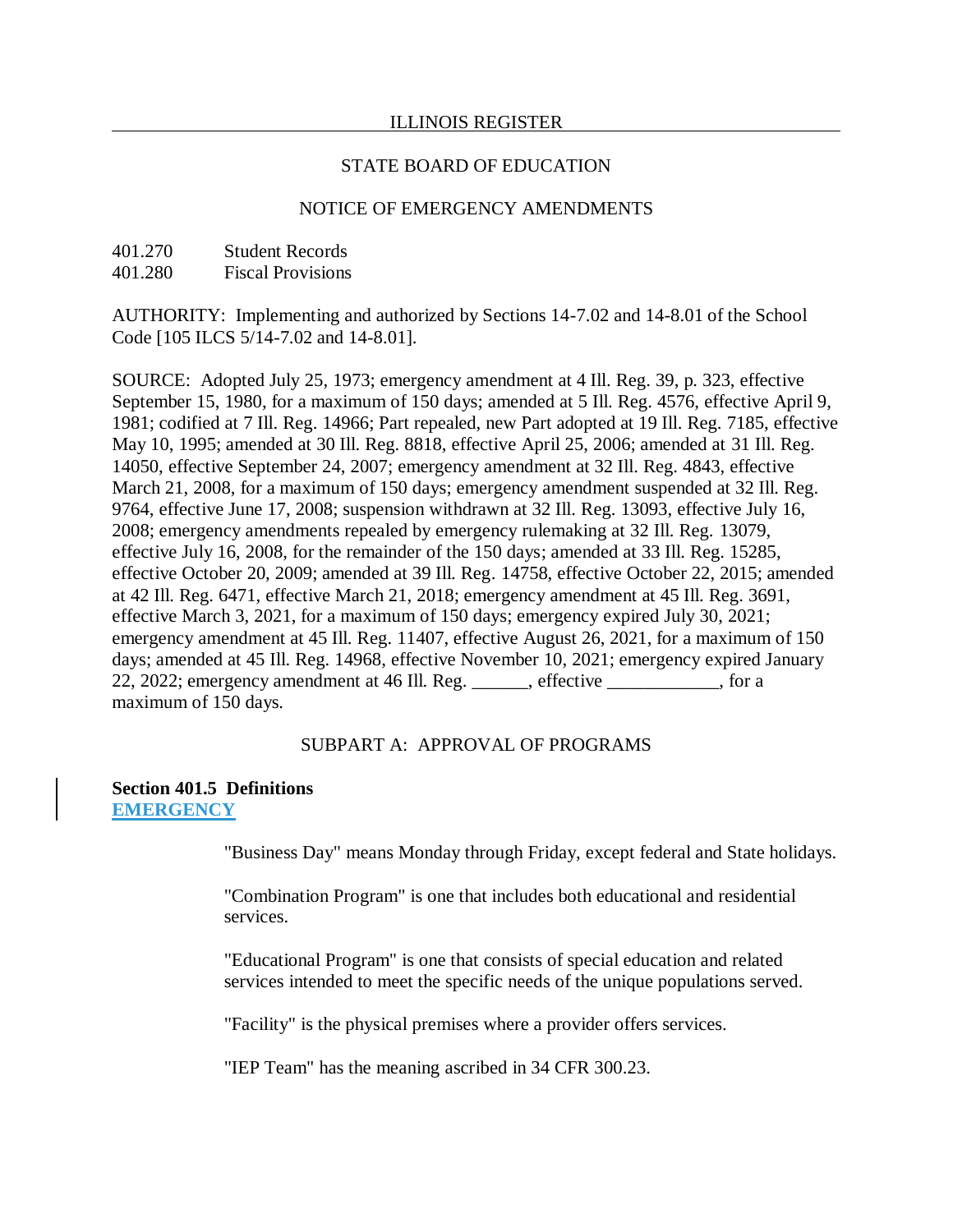### NOTICE OF EMERGENCY AMENDMENTS

"Imminent Danger" is an act committed when the life or health of a child is knowingly or blatantly disregarded by causing a real, significant or impending risk of harm; permitting the life or health of the student with a disability (as defined in the Individuals with Disabilities Education Act (20 USC 1400 et seq.)) to be threatened; or causing or permitting a child to be placed in circumstances that endanger the student's life or health.

"Individualized Education Program" or "IEP" is a written statement for a student with a disability that conforms to the requirements of 34 CFR 300.320 and, for Illinois students, meets the requirements of 23 Ill. Adm. Code 226.230 (Content of the IEP).

"Individual Student Aide (noninstructional duties)" shall have the meaning ascribed in 23 Ill. Adm. Code 226.860.

"Paraprofessional Educator" or "Paraprofessional" shall have the meaning ascribed in 23 Ill. Adm. Code 226.860.

"Professional Staff" means administrators, supervisors, teachers and providers of related services, appropriately licensed in accordance with 23 Ill. Adm. Code 25 or 226.800 or Section 401.240 of this Part, who either provide or direct the provision of special education or related services specified in the IEPs of students served, or who evaluate student progress or evaluate the provision of those special education or related services. Facilities located outside the State of Illinois shall provide evidence of professional licensure/certification granted by their respective state licensing agencies for all employed personnel. The qualifications of each position shall be reviewed by the State Board to ensure comparability to the qualifications of Illinois personnel established by regulation and/or law. Professional staff does not include persons providing services other than special education and related services specified in the IEP or whose duties are limited to assisting professional staff.

"Program" is a set of educational and/or residential services, with professional staff to meet specific needs of the unique population served.

"Programmatic Outcomes" are evidence of progress towards goals established by the program and are intended to demonstrate continuous program improvement. The provider shall not only establish goals for itself, but additionally collect/analyze data for enrolled students with disabilities, in alignment with these self-established goals. Further, this information shall be shared with the State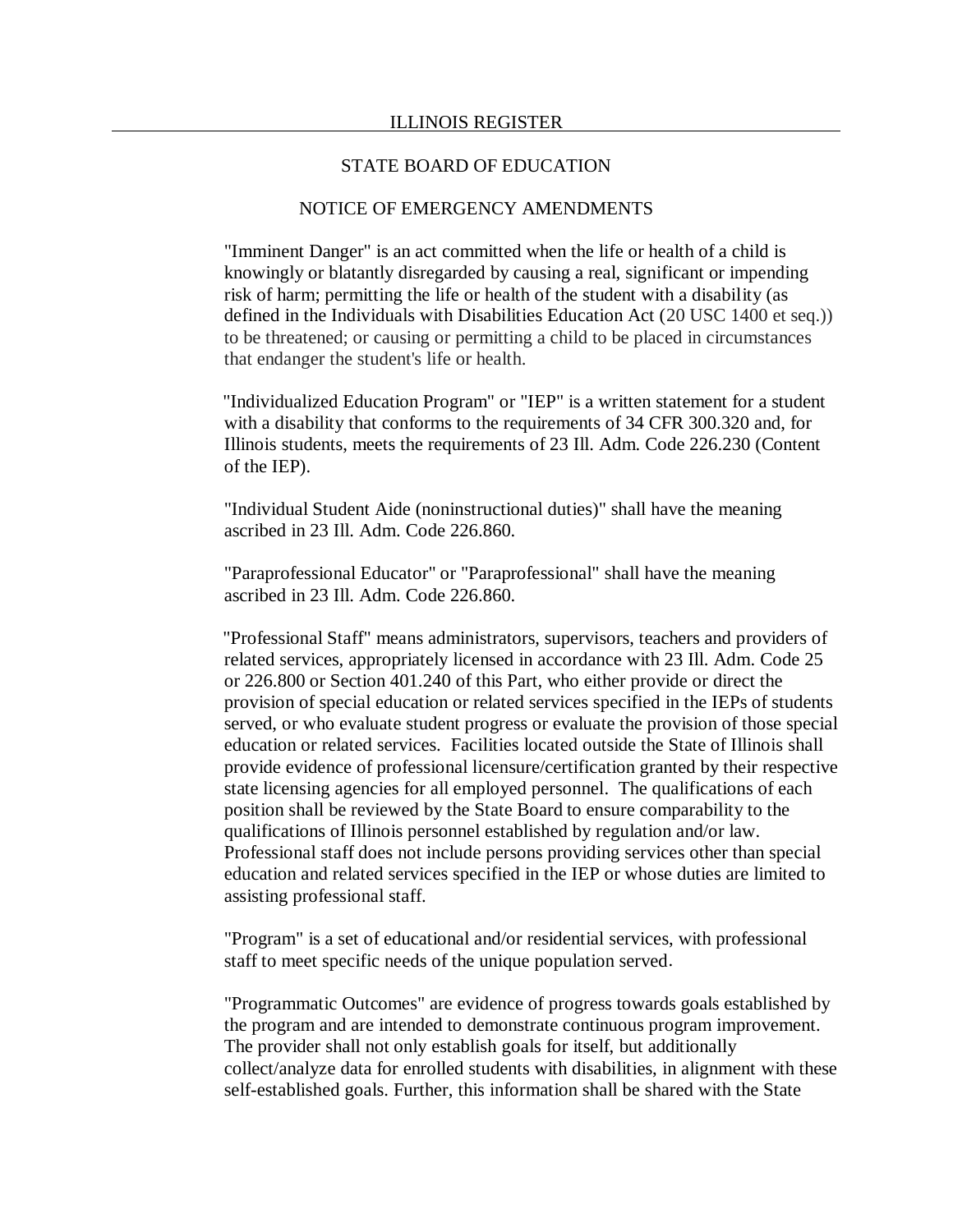### NOTICE OF EMERGENCY AMENDMENTS

Board of Education and with contracting districts, so that the nature of future technical assistance to the provider can be determined and to promote transparency.

"Provider" is any organization that offers special education and/or residential services to students with disabilities under contract with one or more Illinois public school districts and pursuant to Section 14-7.02 of the School Code. A provider under this Part does not include an organization providing emergency and student-specific placements pursuant to 23 Ill. Adm. Code 226.330 (g) or (i).

"Related Services" has the meaning ascribed in 23 Ill. Adm. Code 226.75 (special education).

"SBE Approved" or "SBE Approval" means approval of a program in accordance with this Part.

"School Code" means 105 ILCS 5.

"Special Education" has the meaning ascribed in 23 Ill. Adm. Code 226.75.

(Source: Emergency amendment at 46 Ill. Reg. \_\_\_\_\_\_, effective \_\_\_\_\_\_\_\_\_\_\_\_, for a maximum of 150 days)

## **Section 401.10 Application for Eligibility EMERGENCY**

Each provider seeking to become eligible to contract with Illinois public school districts to serve students with disabilities under Section 14-7.02 of the School Code shall be subject to the SBE approval process described in this Section. The provider shall be a nonpublic special education program designed to serve students with disabilities. In accordance with 23 Ill. Adm. Code 226.330 (Placement by School District in State-Operated or Nonpublic Special Education Facilities), SBE approved nonpublic special education programs shall provide a highly specialized option for public school districts to use when an IEP Team determines that no less restrictive setting on the continuum of alternative placements will meet the student's needs. SBE approval shall be specific to individual programs offered by a provider, and the same type of program conducted at two separate facilities shall be treated as two separate programs for purposes of approval. A program not approved in accordance with the requirements of this Part shall not be used by public school districts to serve students with disabilities under Section 14- 7.02 of the School Code, except for facilities used for emergency and student-specific placements pursuant to 23 Ill. Adm. Code 226.330 (g) or (i).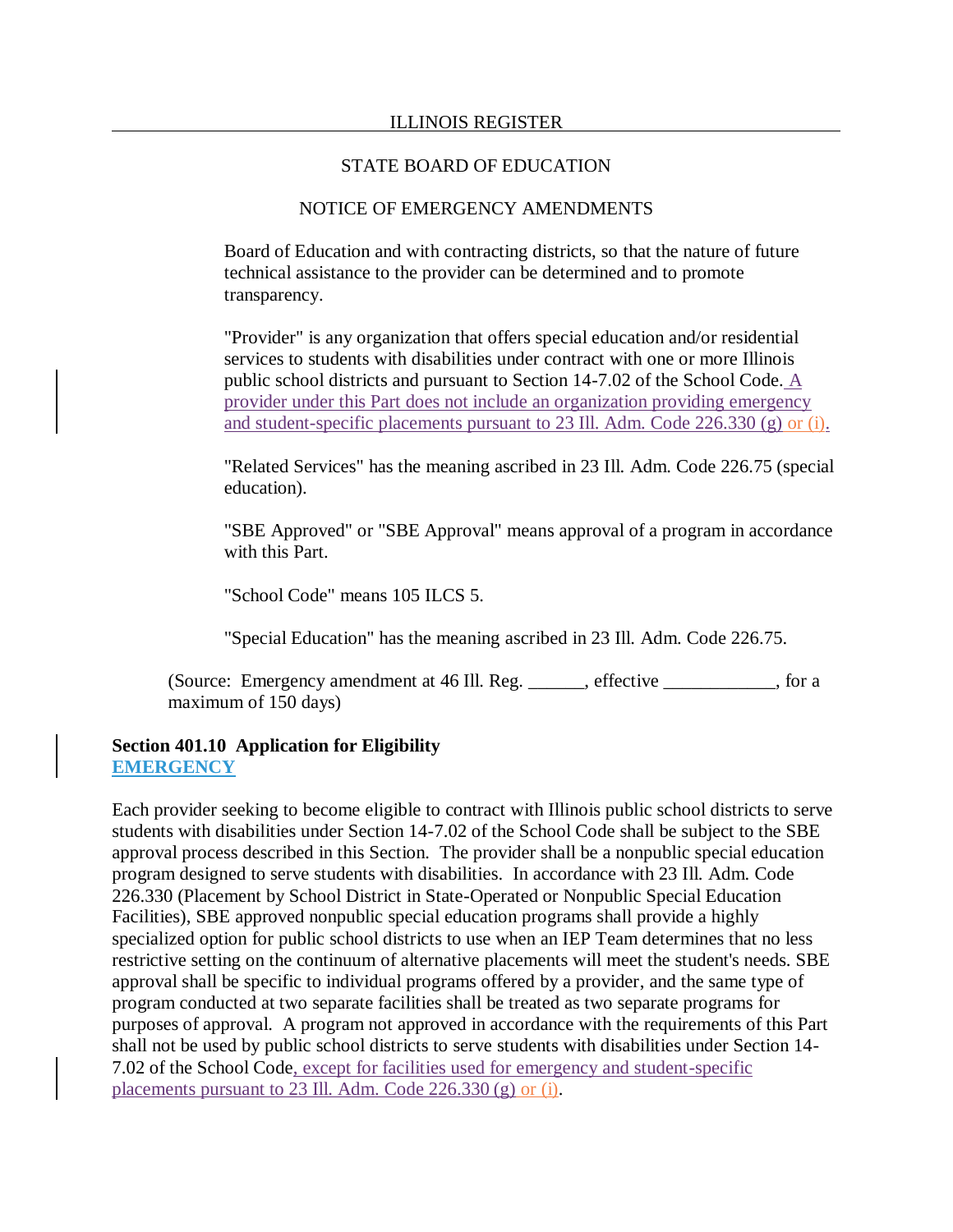## STATE BOARD OF EDUCATION

## NOTICE OF EMERGENCY AMENDMENTS

- a) An application for initial SBE approval of educational programs and/or residential programs, presented on forms supplied by the State Superintendent and containing all the items enumerated in this subsection (a), shall be submitted to the State Superintendent. Each application shall include the following:
	- 1) An accurate, written description of each program for which SBE approval is requested shall include the following:
		- A) The disability categories and ages of students with disabilities for whom it is specifically intended;
		- B) The purpose and scope of the provider and its specific program services;
		- C) The data that will be collected on the programmatic outcomes achieved by those students, which shall reflect the students' learning goals as described in their respective IEPs;
		- D) The maximum number of students the program is intended to accommodate; and
		- E) A description of the program's philosophy and methodology behind working towards reintegrating students into the general education environment and/or supporting students towards the least restrictive environment.
	- 2) A written plan for the administration and organization of the programs, including, but not limited to, the following:
		- A) A plan for the allocation of space solely for program purposes; and
		- B) An organizational chart that reflects the provider's governance, administrative and educational structures.
	- 3) The provider's proposed calendar for the program for which approval is sought shall meet the following requirements:
		- A) Regular School Year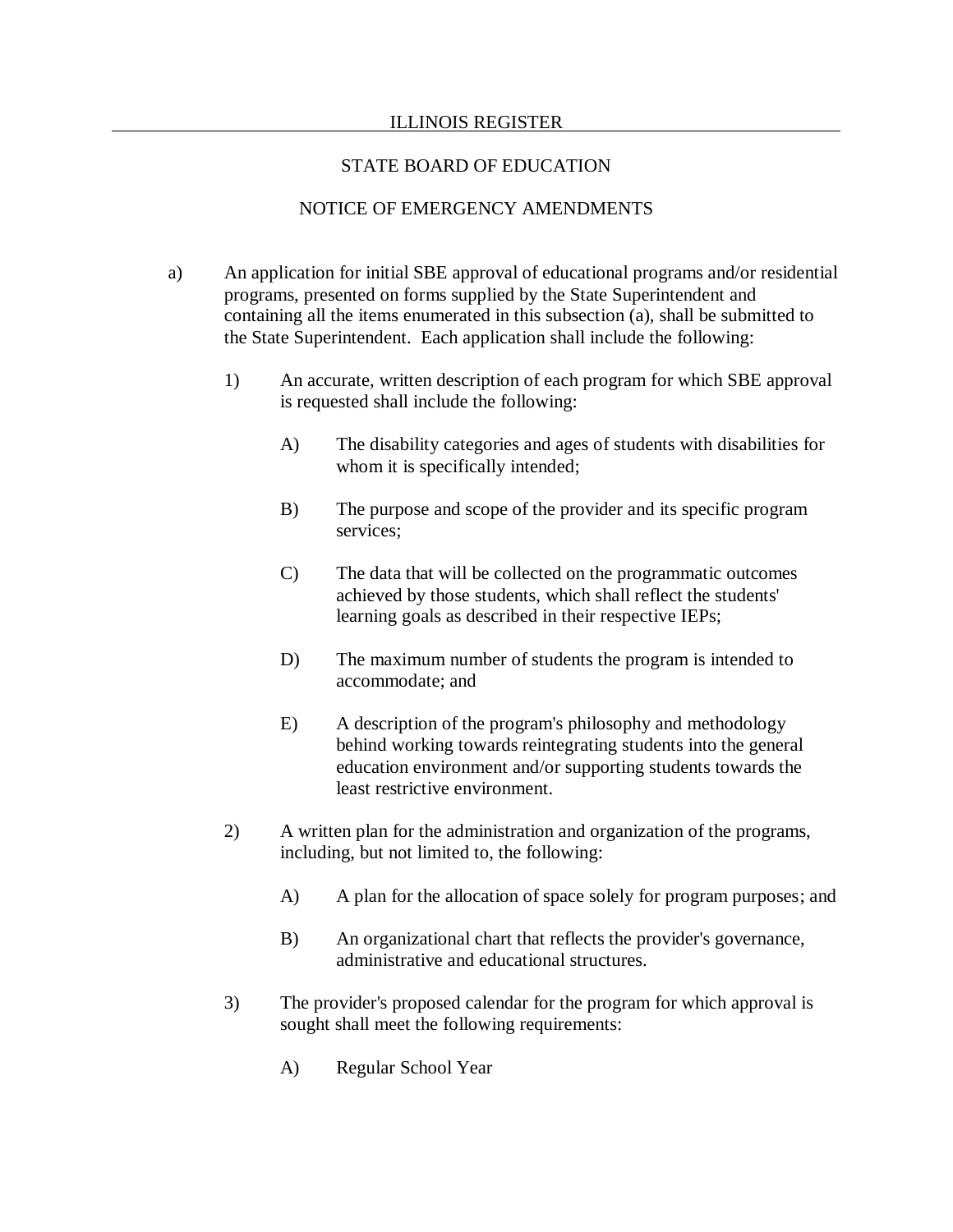#### NOTICE OF EMERGENCY AMENDMENTS

Each provider's operating schedule shall include at least 176 days of student attendance for at least 5 instructional hours per school day during the regular school year. Related services listed in the student's IEP are included in meeting the instructional hour requirement. Instructional hours shall not include lunch, passing time or recess, unless otherwise specified by the individual student's IEP. A provider may have two full day parent/teacher conferences. This option reduces the required number of student days to 174. This subsection  $(a)(3)(A)$  will be effective beginning with the 2020-2021 school year.

- B) Educational Programing Outside of the Regular School Year If programing takes place and is operated at a facility located within Illinois, it shall consist of at least 120 hours of instruction. Programing operated at a facility in another state may consist of fewer than 120 hours of instruction if approved by the responsible authority in that state. This subsection  $(a)(3)(B)$  will be effective beginning with the 2020-2021 school year.
- 4) A copy of the State Fire Marshal's most recent inspection report for the facility, which shall be no more than 36 months old at the time the application is approved, or, if the State Fire Marshal's report is unavailable, an inspection report for the facility from a local governmental agency that is no more than 12 months old, neither of which shall indicate violations, or, as applicable, the following:
	- A) For an Illinois facility that is subject to the provisions of 23 Ill. Adm. Code 180 (Health/Life Safety Code for Public Schools), the report of the regional superintendent's most recent inspection conducted pursuant to Section 3-14.21 of the School Code; or
	- B) For an out-of-state facility, equivalent, current documentation of compliance with applicable state fire codes, or, if there is no state fire code, the applicable local fire code, clearly identifying the issuing authority.
- 5) The Application for Nonpublic Programs, provided by the State Board of Education, includes a Statement of Assurances that requires the signature of the facility's chief administrator acknowledging that the program is in compliance with the following laws and regulations: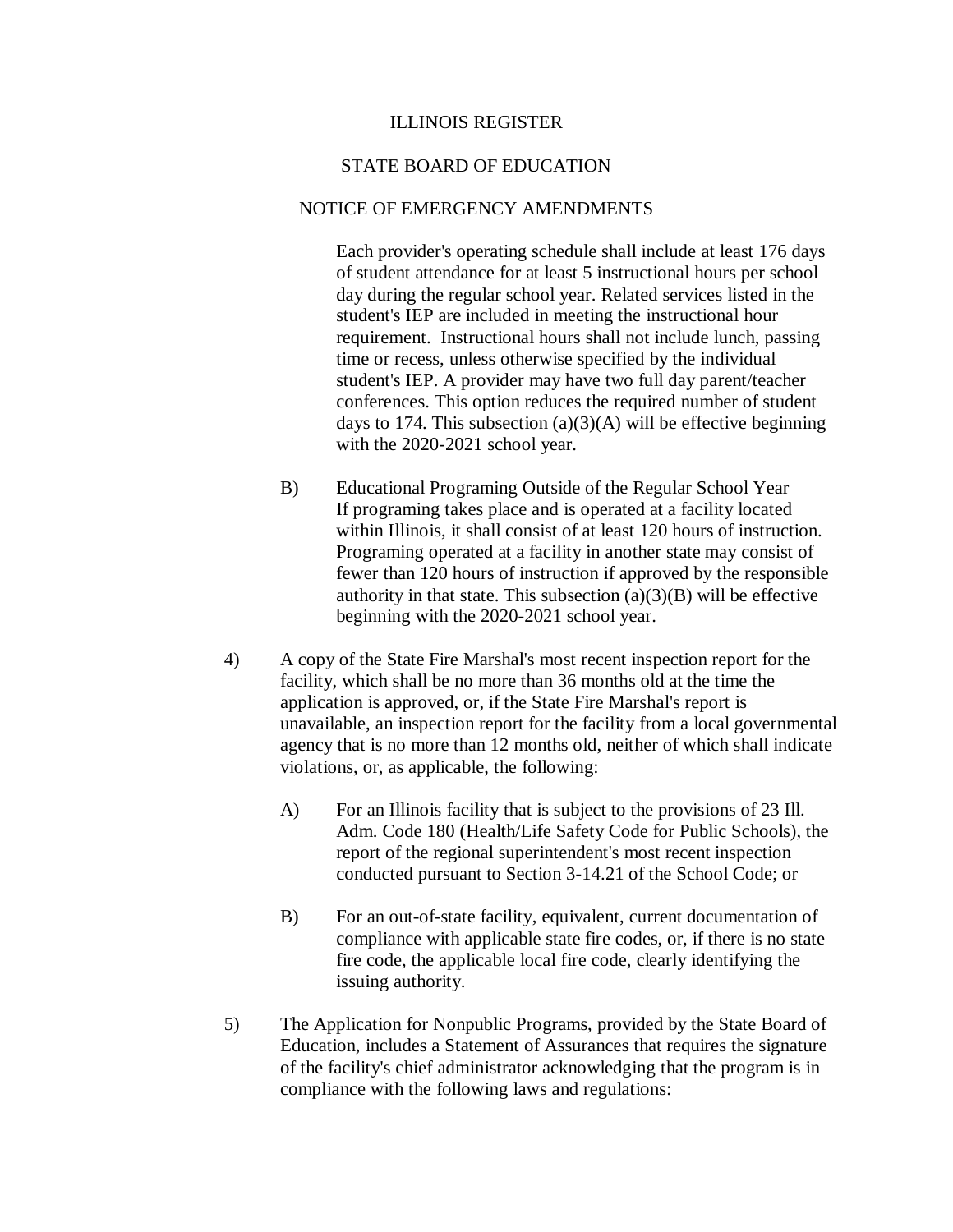#### STATE BOARD OF EDUCATION

## NOTICE OF EMERGENCY AMENDMENTS

- A) Federal Laws
	- i) Adam Walsh Child Protection and Safety Act of 2006 (42 USC 16911)
	- ii) Title IX of the Education Amendments of 1972 (20 USC 1681)
	- iii) Age Discrimination in Employment Act of 1967 (29 USC 621)
	- iv) Individuals with Disabilities Education Act (20 USC 1400)
	- v) Americans With Disabilities Act of 1990 (42 USC 12101)
	- vi) Titles IV and VII of the Civil Rights Act of 1964 (42 USC 2000d)

#### B) State Laws and Regulations

- i) Administrative Hearings [5 ILCS 100/Art. 10]
- ii) Provisions of the School Code [105 ILCS 5/2-3.64a-5, 3- 14.21, 10-20.14b, 10-22.21b, 10-21.4a, 14-4.01 and 14- 7.02]
- iii) Illinois School Student Records Act [105 ILCS 10]
- iv) Uniform Conviction Information Act [20 ILCS 2635]
- v) Sex Offender Community Notification [730 ILCS 152]
- vi) Certification of Information to Licensing Agencies [305 ILCS 5/10-17.6]
- vii) Illinois Murderer and Violent Offender Against Youth Registry [730 ILCS 154/85]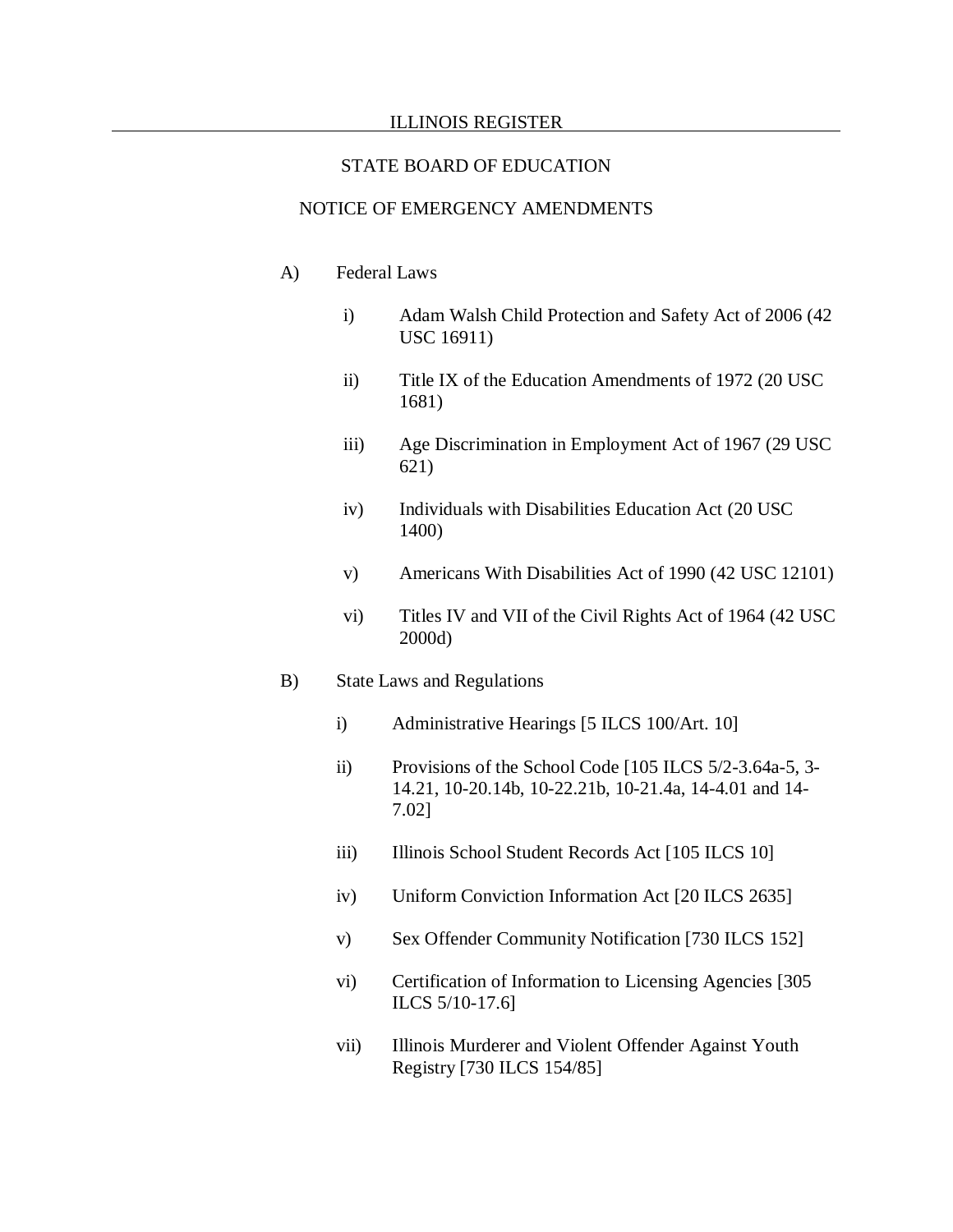#### STATE BOARD OF EDUCATION

### NOTICE OF EMERGENCY AMENDMENTS

- viii) Illinois Human Rights Act [775 ILCS 5]
- ix) Public Works Employment Discrimination Act [775 ILCS 10]
- x) Public Schools Evaluation, Recognition and Supervision (23 Ill. Adm. Code 1.30, 1.50, 1.280 and 1.285)
- xi) Educator Licensure (23 Ill. Adm. Code 25.510)
- xii) Health/Life Safety Code for Public Schools (23 Ill. Adm. Code 180)
- xiii) Special Education (23 Ill. Adm. Code 226)
- xiv) Contested Cases and Other Formal Hearings (23 Ill. Adm. Code 475)
- xv) Illinois Purchased Care Review Board (89 Ill. Adm. Code 900)
- 6) If the facility is located in Illinois and offers a residential component, evidence of the facility's current licensure, certification or approval by the responsible agency of Illinois government. The requirements of this subsection (a)(6) shall apply to contractual agreements for placements entered into on or after July 1, 2018. Nothing in this subsection (a)(6) shall be construed to disrupt, impact or nullify current contractual agreements for placements unless the IEP team determines another placement is more appropriate or the student reaches an age at which he or she is no longer eligible for services under the IEP.
- 7) If the facility is located outside Illinois, evidence of the facility's current licensure, certification or approval to operate its educational and/or residential programs in the state where it is located, including a copy of the standards or criteria used by the responsible agency in that state. If the state in which the facility is located does not regulate the program, the program is ineligible for SBE approval. The requirements of this subsection  $(a)(7)$  shall apply to contractual agreements for placements entered into on or after July 1, 2018. Nothing in this subsection (a)(7) shall be construed to disrupt, impact or nullify contractual agreements for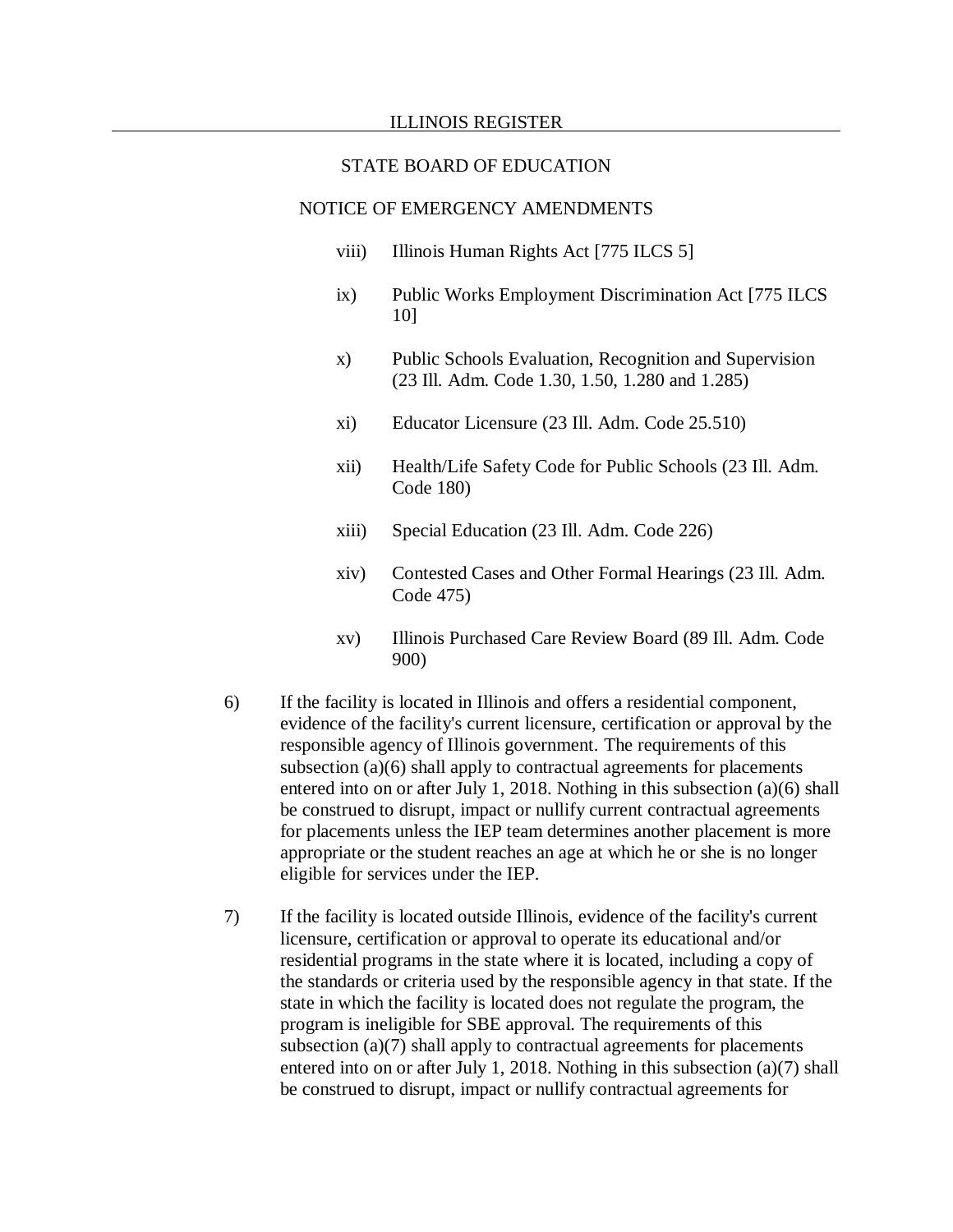### NOTICE OF EMERGENCY AMENDMENTS

placements in effect on or before June 30, 2018. A sibling of a student who is placed pursuant to a contractual agreement in place on or before June 30, 2018 who is also served under Section 14-7.02 of the School Code may be placed at the same facility after July 1, 2018 if the sibling's IEP team determines that is the most appropriate placement.

- 8) For instructional programs, summary information about all professional staff positions, and copies of the relevant credentials of persons employed in those positions that demonstrate that the facility has sufficient staff available who are qualified pursuant to the requirements of Section 401.240 in order to operate the program.
- 9) For instructional programs, summaries of related services provided by the facility's professional staff or available to the provider under contract, demonstrating that the provider has sufficient related services available to operate the program.
- 10) For programs serving students for whom behavioral interventions may be appropriate, a description of the provider's formalized approach to the use of these interventions, subject to the limitation stated in Section 401.140(a). Starting with the 2019-2020 school year, providers utilizing disciplinary or behavioral techniques and/or interventions prohibited in Illinois are not eligible for approval in Illinois, except as otherwise provided in Section 14-7.02 of the School Code.
- b) Upon submission of an initial application for an educational or combination program, the provider will be required to complete a scheduled nonpublic special education orientation. The orientation shall be completed prior to a final determination being made on the application. Providers that have completed a compliance monitoring review that yielded no findings within the last five years are exempt from orientation.
- c) If the application is complete and the facility is located in Illinois or within 50 miles of Illinois, State Board of Education staff shall conduct an on-site review and evaluate the facility and the programs offered for the purpose of verifying the accuracy of the application, evaluating their conformance with the other requirements of this Part and recommending approval or disapproval of the programs.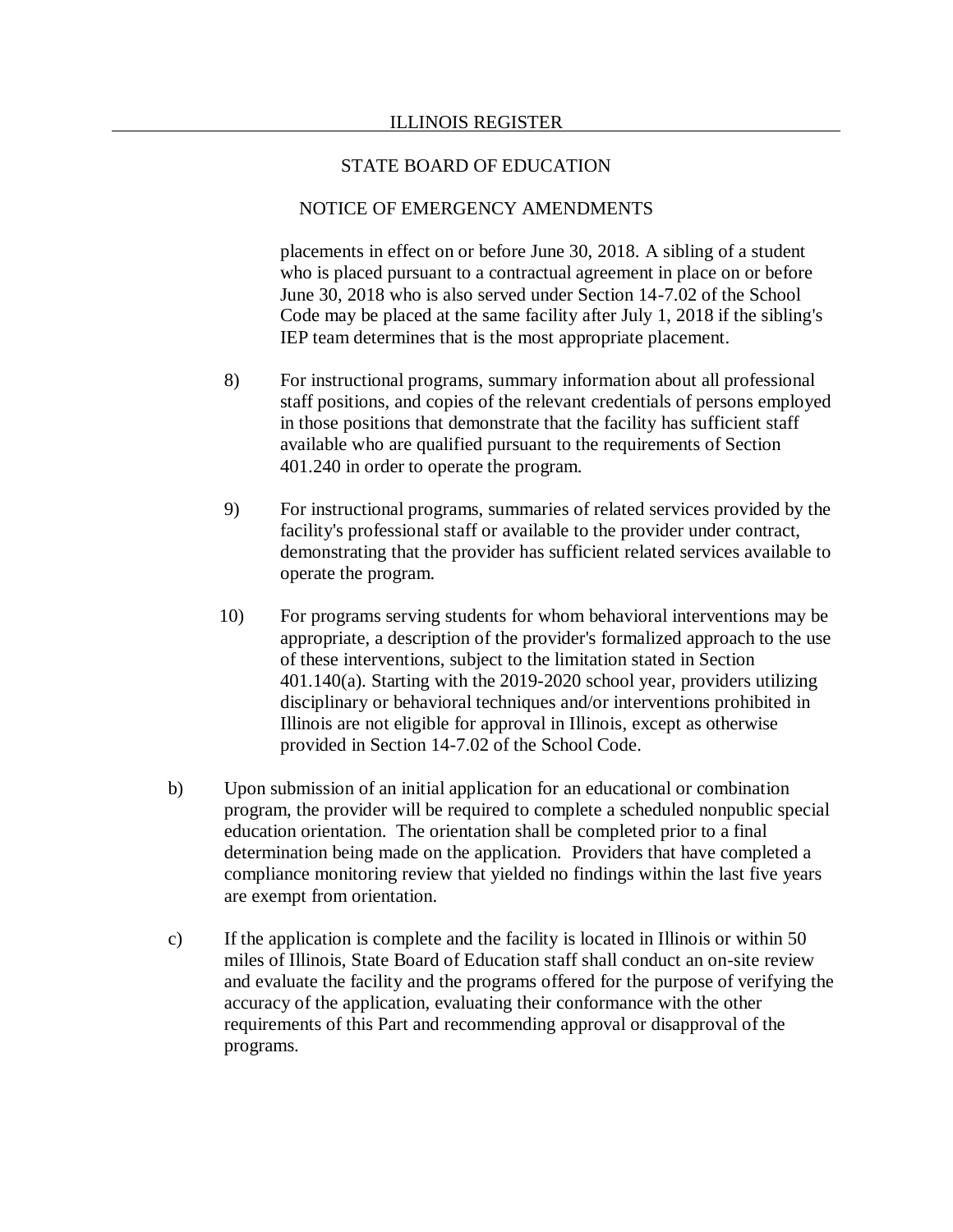## STATE BOARD OF EDUCATION

## NOTICE OF EMERGENCY AMENDMENTS

- 1) An out-of-state program conducted more than 50 miles outside of Illinois shall be approved without a site visit from an Illinois representative if the following conditions are satisfied:
	- A) The educational program is an approved special education program in the state where the facility is located and this approval was granted in light of the information gathered during a site visit by a representative of the responsible agency;
	- B) The residential component, if any, is regulated by the responsible agency in the state where the facility is located; and
	- C) The application provides evidence that the requirements of Section 410.140 will be met.
- 2) An out-of-state program conducted more than 50 miles outside of Illinois that was approved in the state where the facility is located without a site visit by the responsible agency may be visited by a representative of the State Board of Education in order to verify the accuracy of the application and determine whether the requirements of this Part have been met so that Illinois approval can be granted.
- d) A program determined to comply with this Part shall be designated as "Approved" and shall be available to Illinois public school districts to serve students with disabilities under Section 14-7.02 of the School Code beginning on the day the application is approved, provided that the other requirements of Section 401.110 of this Part have also been met. The provider operating the facility shall be notified in writing of the date of program approval.
	- 1) Initial approval shall end on the last day of the program's approved calendar for the school year in question, unless approval is changed pursuant to Section 401.30.
	- 2) A program shall serve only the specific student demographics described in the approved application. All program changes or additions to disability categories or services, age range service, or changes in location shall be approved in a manner prescribed by the State Superintendent prior to that change or addition being made.
- e) An initial application that does not meet the requirements of this Part shall be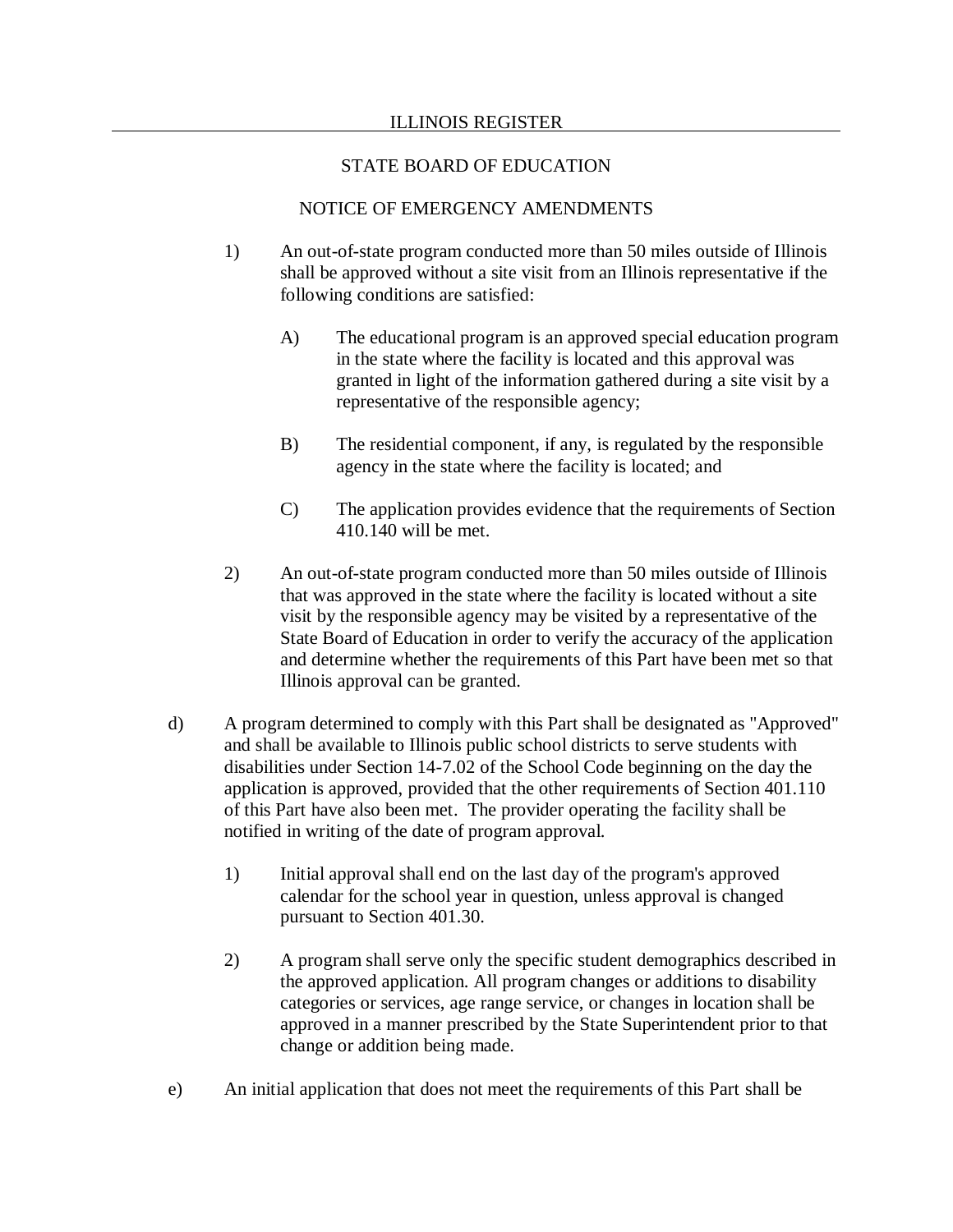## NOTICE OF EMERGENCY AMENDMENTS

provided with a notice of the specific deficiencies. If the deficiencies have not been remedied in their entirety within one year after receipt of the notice, the provider shall receive a denial of its application.

- f) An application for renewal of SBE approval, consisting of all the components set forth in subsection (a), shall be submitted for any subsequent period in which a provider seeks to contract with Illinois public school districts to serve students with disabilities in the facility under Section 14-7.02 of the School Code. The submission deadline shall be the March 15 prior to the beginning of the school year in question. If March 15 is not a business day, the deadline shall fall on the next business day. The SBE approval process for any subsequent period may also involve on-site reviews, at the sole discretion of the State Superintendent.
	- 1) The denial of an application for renewal of SBE approval shall cause the program approval status to change to "nonapproved" subject to the procedures set forth in Section 401.30(c).
	- 2) Renewed approval generally shall be valid for two school years, ending on the last day of the program's approved calendar for the second school year, unless approval is changed pursuant to Section 401.30. The first renewal of SBE approval for a new program offered by a provider that already operates other approved programs shall be granted for the number of years that will place it on the cycle already established for that provider.

(Source: Emergency amendment at 46 Ill. Reg. \_\_\_\_\_\_, effective \_\_\_\_\_\_\_\_\_\_\_\_, for a maximum of 150 days)

### SUBPART B: PLACEMENT AND EDUCATION OF STUDENTS

## **Section 401.110 Use by Public School Districts EMERGENCY**

Each public school district shall be responsible for monitoring the performance of each program where its students are placed, to ensure that the implementation of each student's IEP conforms to the applicable requirements of all applicable federal and State laws and regulations, including, but not limited to, 23 Ill. Adm. Code 226 (Special Education). Contracting with a program in accordance with this Part does not relieve the district of the responsibility for ensuring that the student will receive all programming and related services required by the IEP, whether from one source or from multiple sources. In addition, except for emergency and student-specific placements made pursuant to 23 Ill. Adm. Code 226.330 (g) or (i), no public school district shall